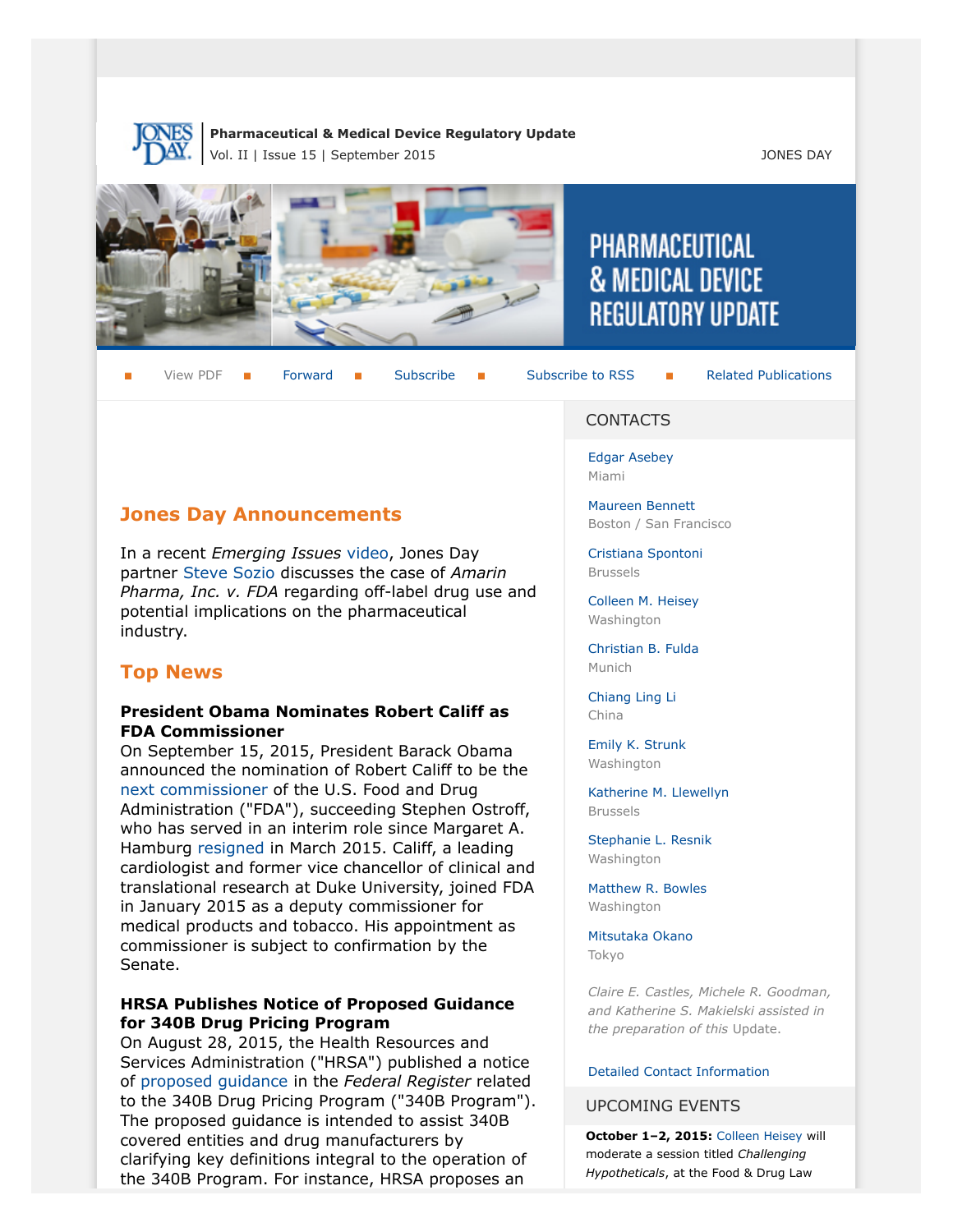expanded test for an "eligible patient" that breaks from past guidance and provides additional compliance elements for covered entities. The proposed guidance also addresses hospital eligibility criteria and eligibility of off-campus facilities and addresses contract pharmacy arrangements by identifying compliance requirements. Given the core issues covered by the proposed guidance, it is expected that many industry participants will provide substantive comment. *HRSA is accepting comments on the proposed guidance through October 27, 2015*.

■ [Read More](http://thewritestuff.jonesday.com/cv/7fcd73bdd3f2027a1c60258f68929dbceea843d5/p=9202936)

#### **HHS Proposes Revisions to the Common Rule for the Protection of Human Subjects**

On September 8, 2015, HHS and other federal agencies and departments published a [notice of](http://www.gpo.gov/fdsys/pkg/FR-2015-09-08/pdf/2015-21756.pdf) [proposed rulemaking](http://www.gpo.gov/fdsys/pkg/FR-2015-09-08/pdf/2015-21756.pdf) revising the *Federal Policy for the Protection of Human Subjects* (known as the "Common Rule"). Some notable proposed changes include (i) expanding the scope of research regulated by the Common Rule; (ii) redefining the term "human subject" to include most research involving biospecimens regardless of whether they can be identified; (iii) excluding certain categories from the definition of "research" and adding new categories of exempt research; (iv) revising informed consent requirements, including provisions aimed at making consent documents shorter and easier to understand; (v) streamlining Institutional Review Board ("IRB") review of research; and (vi) adding provisions to protect privacy and data security.

Institute ("FDLI")'s program on [Advertising](http://www.fdli.org/ap2015) [and Promotion for the Pharmaceutical,](http://www.fdli.org/ap2015) [Medical Device, Biological, and Veterinary](http://www.fdli.org/ap2015) [Medicine Industries,](http://www.fdli.org/ap2015) in Washington, D.C.

**October 15–16, 2015:** [Colleen Heisey](http://www.jonesday.com/cmheisey/) will moderate a panel discussion at the Medical Device Law 2015 Conference, cosponsored by the American Bar Association ("ABA"), Medical Device Manufacturers Association, and FDLI, in Washington, D.C.

**October 24, 2015:** [Maureen Bennett](http://www.jonesday.com/mbennett/) will speak about *International Clinical Research Issues* at the ABA's Section of International Law fall meeting in Montreal.

**December 2, 2015:** [Maureen Bennett](http://www.jonesday.com/mbennett/) will give a presentation on *International Clinical Research Issues* to the Boston Bar Association's Health Law Education Committee.

RELATED PRACTICES

[FDA Regulatory & Compliance Counseling](http://www.jonesday.com/fdaregulatoryandcompliancecounseling/)

[Health Care](http://www.jonesday.com/Health-Care-Practices)

[Life Sciences](http://www.jonesday.com/lifesciences/)

FDA's human subject protection regulations, codified in title 21 of the Code of Federal Regulations, are distinct in both scope and substance from the Common Rule. Nevertheless, HHS's notice highlighted the efforts of FDA and HHS's Office for Human Research Protections ("OHRP") to "harmonize the agencies' regulatory requirements and guidance for human subject research." The notice also expressed an intent to "consider the need for updates to FDA regulations" as appropriate in light of proposed revisions to the Common Rule. For additional information, see the Jones Day *[Commentary](http://www.jonesday.com/hhs-proposes-revisions-to-the-common-rule-for-protection-of-human-research-subjects-09-09-2015/)* on the proposed guidance.

#### **China Makes Efforts to Reduce Backlog of Drug Approvals**

The Chinese Food and Drug Administration ("CFDA") recently published a draft circular to address the more than 21,000 drug applications that have been submitted for agency review (CFDA Circular [2015] No. 140, the "No. 140 Circular"). The No. 140 Circular proposes 10 policies to reduce the backlog of drug applications and expedite the approval process for certain types of drugs. The policy also proposes changing the approval system for bioequivalence studies. The No. 140 Circular comes in response to [criticism from](http://eng.cfda.gov.cn/WS03/CL0757/127120.html) [China's State Council,](http://eng.cfda.gov.cn/WS03/CL0757/127120.html) which instructed the CFDA's Center for Drug Evaluation that the current backlog must not grow larger in the next year and the entire backlog must be addressed by 2018. In parallel, the CFDA has also posted a notice seeking to recruit an additional 69 people to review drug approval submissions, which would increase the division's staff by approximately 50 percent.

### **EU Court Suspends EMA Decision to Grant Access to Drug Data**

On September 1, 2015, the European General Court granted an interim [order](http://curia.europa.eu/juris/document/document_print.jsf?doclang=EN&text=&pageIndex=0&part=1&mode=DOC&docid=166882&occ=first&dir=&cid=588022) in favor of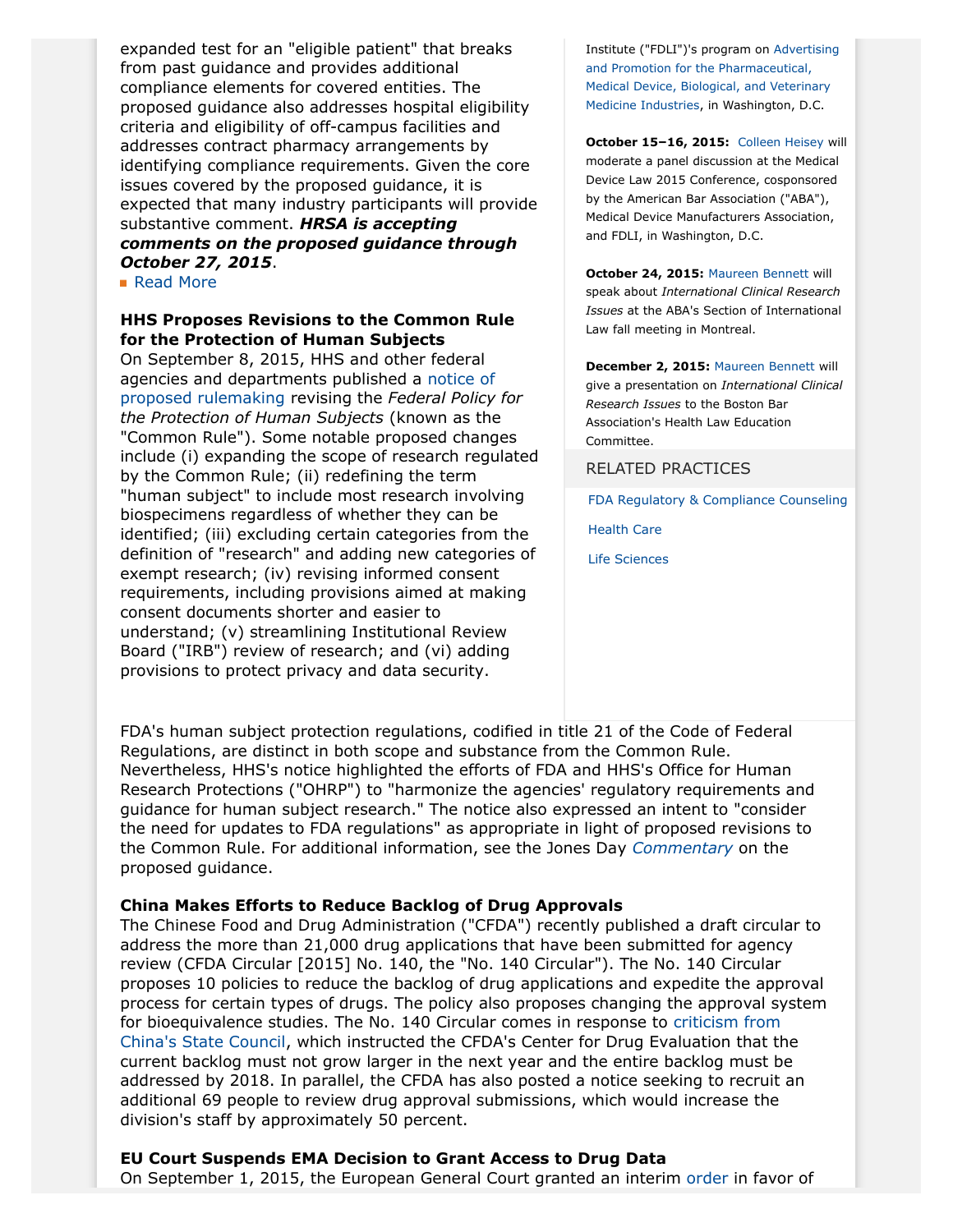Pari Pharma, temporarily suspending the operation of a decision by the European Medicines Agency ("EMA") to allow Novartis Europharm to gain access to reports on Pari Pharma's drug Vantobra under the agency's new transparency regulation. Such reports were prepared for and supported Vantobra's marketing authorizing application. ■ [Read More](http://thewritestuff.jonesday.com/cv/7fcd73bdd3f2027a1c60258f68929dbceea843d5/p=3194046)

### **ASCO Updates Policy on Genetic Testing**

The American Society of Clinical Oncology ("ASCO") recently updated its [policy statement](http://jco.ascopubs.org/content/early/2015/08/31/JCO.2015.63.0996.full.pdf+html) on genetic and genomic testing for cancer susceptibility, addressing the opportunities and challenges presented by next-generation sequencing to cancer susceptibility testing. ASCO's position embraces the growth and enhancements offered by precision medicine but cautions that the application of novel technology in oncology presents complexities for risk assessment and management practices. The policy statement provides recommendations regarding: germline implications of somatic mutation profiling; multigene panel testing for cancer susceptibility; quality assurance in genetic testing; education of oncology professionals; and access to cancer genetic services. ASCO previously updated its policy in 2010. In addition to releasing the revised policy, ASCO published an [editorial](http://jco.ascopubs.org/content/early/2015/08/31/JCO.2015.63.3628.full) in the *Journal of Clinical Oncology* further characterizing its position.

#### **Other News**

[First U.S. Biosimilar Drug Launches, Following Favorable Court Decision](http://www.reuters.com/article/2015/09/03/us-novartis-drug-idUSKCN0R30C220150903)

[HHS Proposes Rule Change for Opioid-Treatment Drug Buprenorphine](http://www.usatoday.com/story/news/2015/09/17/hhs-change-rules-opioid-treatment-drug/32548399/)

[FDA Releases Mid-Pilot Status Report for Medical Device Single Audit Program](http://www.fda.gov/downloads/MedicalDevices/InternationalPrograms/MDSAPPilot/UCM461661.pdf?source=govdelivery&utm_medium=email&utm_source=govdelivery)

[HHS Hosts 50-State Convention on Preventing Opioid Abuse and Overdose](http://www.hhs.gov/news/press/2015pres/09/20150917a.html)

[Pain Med Manufacturer Sues FDA on Basis of](http://www.reuters.com/article/2015/09/09/us-pacirapharma-fda-lawsuit-idUSKCN0R82PI20150909) *Amarin* Ruling

[FDA to Review "Digital Pill" with Sensor for Monitoring Compliance and Physiologic](http://www.forbes.com/sites/robertglatter/2015/09/14/proteus-digital-health-and-otsuka-seek-fda-approval-for-worlds-first-digital-medicine/) [Response](http://www.forbes.com/sites/robertglatter/2015/09/14/proteus-digital-health-and-otsuka-seek-fda-approval-for-worlds-first-digital-medicine/)

[EPA Proposes Rule on Pharmaceutical Disposal](http://www2.epa.gov/hwgenerators/proposed-rule-management-standards-hazardous-waste-pharmaceuticals)

# **Regulatory Updates**

#### **FDA Publishes User Fee Rates for Using a Tropical Disease Priority Review Voucher in FY2016**

In the [September 14, 2015,](http://www.gpo.gov/fdsys/pkg/FR-2015-09-14/pdf/2015-23006.pdf) *Federal Register*, FDA announced the fee rates for fiscal year 2016 associated with using a tropical disease priority review voucher (\$2.7m). The fee is determined each fiscal year based on an analysis of the prior year's data regarding the difference between the average cost incurred by FDA in the review of a human drug application subject to priority review and the average cost incurred in the review of an application not subject to priority review.

### **FDA Reopens Comment Period on Homeopathic Product Regulation: Evaluating the Food and Drug Administration's Regulatory Framework After a Quarter-Century**

In the [September 9, 2015,](http://www.gpo.gov/fdsys/pkg/FR-2015-09-09/pdf/2015-22682.pdf) *Federal Register*, FDA announced it is reopening the comment period on "Homeopathic Product Regulation: Evaluating the Food and Drug Administration's Regulatory Framework After a Quarter-Century" to allow interested persons additional time to submit comments. *Comments are now due November 9, 2015.*

#### **FDA Announces Renewal of Nonprescription Drugs Advisory Committee**

In the [September 3, 2015,](http://www.gpo.gov/fdsys/pkg/FR-2015-09-03/pdf/2015-21874.pdf) *Federal Register*, FDA announced the renewal of the Nonprescription Drugs Advisory Committee by the FDA Commissioner. The committee is being renewed for an additional two years beyond the charter expiration date.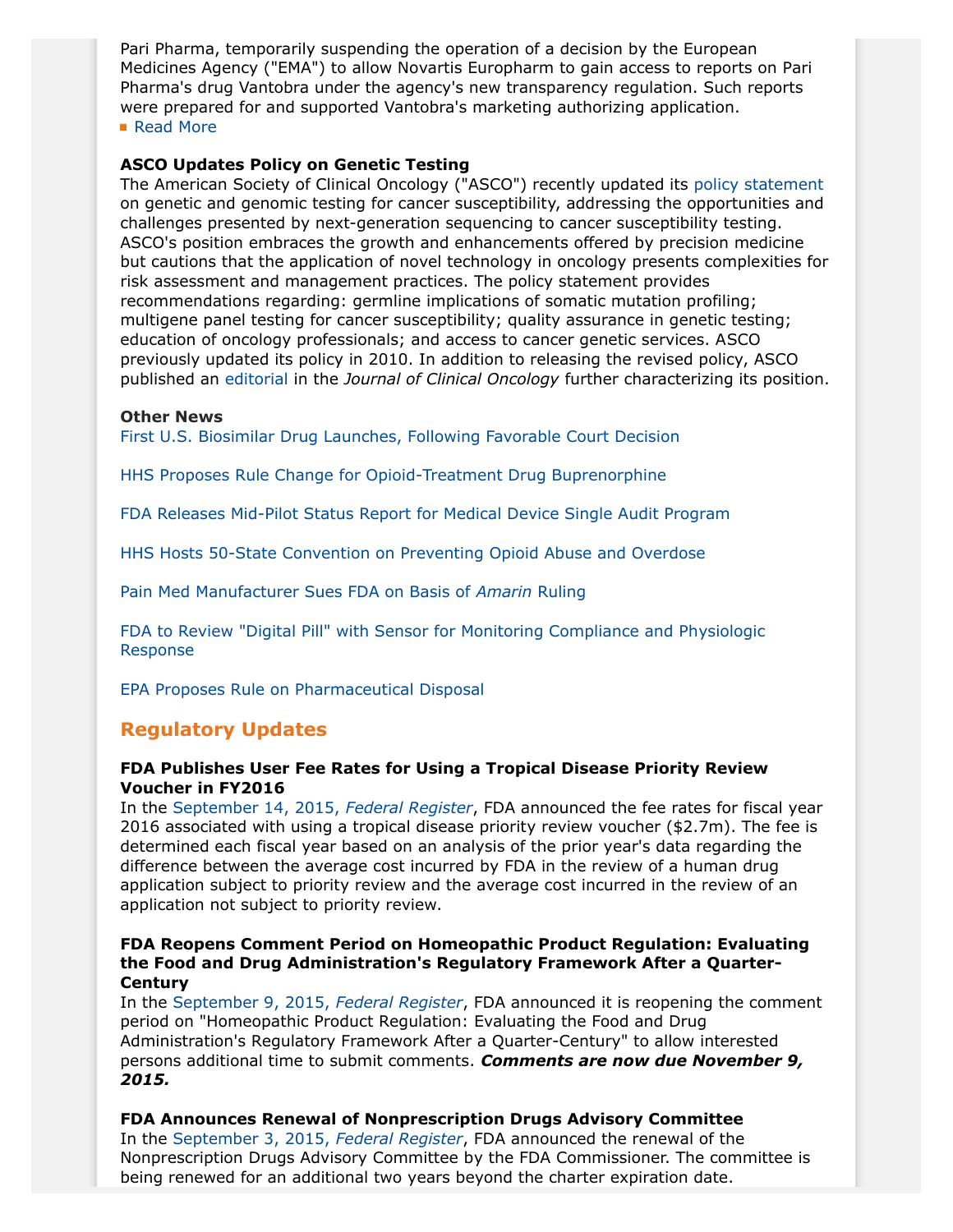### **FDA Amends Animal Drug Regulations**

In the [September 4, 2015,](http://www.gpo.gov/fdsys/pkg/FR-2015-09-04/pdf/2015-21905.pdf) *Federal Register*, FDA announced it is amending the animal drug regulations to reflect application-related actions for new animal drug applications and abbreviated new animal drug applications during May and June 2015. Changes are being made to regulations relating to oral dosage forms for new animal drugs, ophthalmic and topical dosage forms in new animal drugs, and new animal drugs for use in animal feeds.

## **FDA Determines that Glucagon (Glucagon Hydrochloride) Was Not Withdrawn for Reasons of Safety or Effectiveness**

In the [September 9, 2015,](http://www.gpo.gov/fdsys/pkg/FR-2015-09-09/pdf/2015-22673.pdf) *Federal Register*, FDA published its determination that Glucagon (glucagon hydrochloride) for injection, equivalent to (EQ) 1 milligram (mg) base/vial and EQ 10 mg base/vial, was not withdrawn from sale for reasons of safety or effectiveness. This determination will allow FDA to approve abbreviated new drug applications for glucagon hydrochloride for injection, EQ 1 mg base/vial and EQ 10 mg base/vial, if all other legal and regulatory requirements are met.

# **FDA Issues Emergency Use Authorization for In Vitro Diagnostic Device for Detection of Ebola Zaire Virus**

In the [September 14, 2015,](http://www.gpo.gov/fdsys/pkg/FR-2015-09-14/pdf/2015-23003.pdf) *Federal Register*, FDA announced the issuance of an Emergency Use Authorization ("EUA") for an in vitro diagnostic device for the detection of the Ebola Zaire virus in response to the recent outbreak. FDA issued this EUA pursuant to the Federal Food, Drug, and Cosmetic Act ("FDCA") at the request of the applicant. *Effective July 31, 2015.*

### **FDA Issues Emergency Use Authorization for MERS-CoV Detection Device**

In the [September 1, 2015,](http://www.gpo.gov/fdsys/pkg/FR-2015-09-01/pdf/2015-21585.pdf) *Federal Register*, FDA announced the issuance of an EUA for an in vitro diagnostic device for detection of Middle East Respiratory Syndrome Coronavirus (MERS-CoV). FDA issued this authorization under the FDCA, as requested by altona Diagnostics GmbH.

### **FDA Issued the Following Draft and Final Guidance Documents**

*[Guidance for Industry: Q3D Elemental Impurities](http://www.fda.gov/downloads/drugs/guidancecomplianceregulatoryinformation/guidances/ucm371025.pdf),* September 10, 2015, *[Federal Register.](http://www.gpo.gov/fdsys/pkg/FR-2015-09-10/pdf/2015-22835.pdf)*

*[Guidance for Industry: Nonclinical Evaluation of Endocrine-Related Drug Toxicity](http://www.fdanews.com/ext/resources/files/09-15/09-09-15-toxicity.pdf?1441724145),* September 9, 2015, *[Federal Register.](http://www.gpo.gov/fdsys/pkg/FR-2015-09-09/pdf/2015-22683.pdf)*

*[Guidance for Industry: Use of Donor Screening Tests to Test Donors of Human Cells,](http://www.fda.gov/downloads/BiologicsBloodVaccines/GuidanceComplianceRegulatoryInformation/Guidances/Tissue/UCM373311.pdf) [Tissues, and Cellular and Tissue-Based Products for Infection with Treponema pallidum](http://www.fda.gov/downloads/BiologicsBloodVaccines/GuidanceComplianceRegulatoryInformation/Guidances/Tissue/UCM373311.pdf) [\(Syphillis\),](http://www.fda.gov/downloads/BiologicsBloodVaccines/GuidanceComplianceRegulatoryInformation/Guidances/Tissue/UCM373311.pdf) S*eptember 9, 2015, *[Federal Register.](http://www.gpo.gov/fdsys/pkg/FR-2015-09-09/pdf/2015-22677.pdf)*

*[Guidance for Industry: Two-Phased Chemistry, Manufacturing, and Controls Technical](http://www.fda.gov/downloads/AnimalVeterinary/GuidanceComplianceEnforcement/GuidanceforIndustry/UCM419043.pdf) [Sections,](http://www.fda.gov/downloads/AnimalVeterinary/GuidanceComplianceEnforcement/GuidanceforIndustry/UCM419043.pdf)* September 1, 2015, *[Federal Register.](http://www.gpo.gov/fdsys/pkg/FR-2015-09-01/pdf/2015-21583.pdf)*

*[Guidance for Industry: Electronic Exchange of Documents: Electronic File Format,](http://www.fda.gov/downloads/AnimalVeterinary/GuidanceComplianceEnforcement/GuidanceforIndustry/UCM411451.pdf)* September 1, 2015, *[Federal Register.](http://www.gpo.gov/fdsys/pkg/FR-2015-09-01/pdf/2015-21582.pdf)*

*[Draft Guidance for Industry and Review Staff: Formal Dispute Resolution: Appeals Above](http://www.fda.gov/ucm/groups/fdagov-public/@fdagov-drugs-gen/documents/document/ucm343101.pdf) [the Division Level](http://www.fda.gov/ucm/groups/fdagov-public/@fdagov-drugs-gen/documents/document/ucm343101.pdf),* September 9, 2015, *[Federal Register.](http://www.gpo.gov/fdsys/pkg/FR-2015-09-09/pdf/2015-22678.pdf) Comments are due December 8, 2015.*

*[Draft Guidance for Industry: Distributor Labeling for New Animal Drugs](http://www.fda.gov/downloads/AnimalVeterinary/GuidanceComplianceEnforcement/GuidanceforIndustry/UCM461414.pdf),* September 10, 2015, *[Federal Register.](http://www.gpo.gov/fdsys/pkg/FR-2015-09-10/pdf/2015-22772.pdf) Comments are due November 9, 2015.*

**FDA Announced the Opportunity to Comment on the Following Proposed Information Collections:**

• Environmental Impact Considerations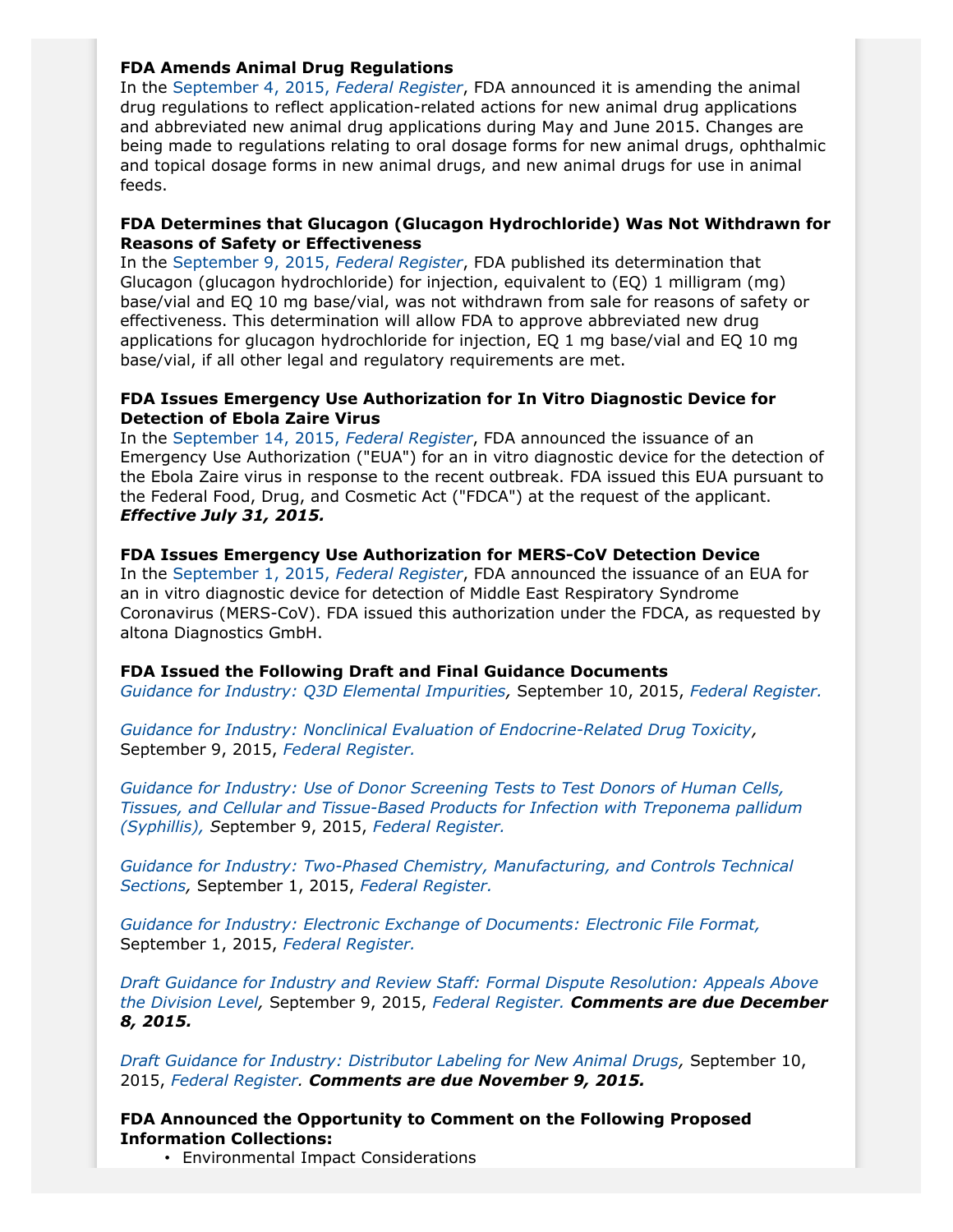• Guidance for Industry on Safety Labeling Changes—Implementation of Section 505(o)(4) of the FDCA

#### **FDA Announced that the Following Collections Have Been Submitted to OMB:**

• Establishment and Operation of Clinical Trial Data Monitoring Committees

# **FDA Announced that the Following Collections Have Been Approved by OMB:**

• New Animal Drugs for Investigational Use

# **EU Regulatory Notices**

## **EMA Organizes Orphan Medicines Workshop**

The EMA has announced it is organizing a [workshop](http://www.ema.europa.eu/ema/index.jsp?curl=pages/news_and_events/news/2015/09/news_detail_002390.jsp&mid=WC0b01ac058004d5c1) on December 7, 2015, to discuss the approach that should be followed by medicine developers to demonstrate the significant benefit of orphan medicines over existing treatments. In the EU, medicines that treat rare diseases are known as "orphan medicines," and developers of such products can benefit from a number of incentives. Demonstrating a significant benefit is one of the criteria that orphan medicines must fulfill to benefit from 10 years of market exclusivity once they have been authorized. The workshop, which will be broadcast live, will bring together medicine developers, regulators, health care professionals, academia, patients, healthtechnology-assessment bodies, and health care payers. *Registration to attend is open until October 31, 2015.*

## **EU Commission Report on the Operation of the Cross-Border Health Care Directive**

On September 3, 2015, the European Commission published its [report](http://ec.europa.eu/health/cross_border_care/docs/2015_operation_report_dir201124eu_en.pdf) on the operation of Directive 2011/24/EU on the application of patients' rights in cross-border health care ("CBHC Directive"). The "state of play" report of the CBHC Directive highlights legislative advances at the EU level in the past two years coupled with genuine efforts at national level. The document reports that the CBHC Directive has improved transparency and patient mobility throughout the EU and enabled progress on Health Technology Assessment, e-Health cooperation, and European Reference Networks. However, the report also shows that European citizens' awareness about their right to choose health care in another EU country remains low.

# **Call for Expression of Interest Opens for EMA Management Board**

The European Commission is launching a [selection procedure to appoint the Civil Society](http://ec.europa.eu/health/documents/public_call/call_index_en.htm) [representatives in the Management Board of the EMA](http://ec.europa.eu/health/documents/public_call/call_index_en.htm) in London. Four members from Civil Society will be appointed: two members representing patients' organizations, one member representing doctors' organizations, and one member representing veterinarians' organizations. Members are appointed for a renewable period of three years. The Commission will draw up a list of candidates to send to the Council, which will then appoint the new members in consultation with the European Parliament. *Submission of applications is due September 20, 2015*.

# **Upcoming Meetings, Workshops, and Conferences**

### **Drugs and Biologics**

[Public Workshop titled "Surrogate Endpoints for Clinical Trials in Kidney Transplantation](http://www.gpo.gov/fdsys/pkg/FR-2015-08-24/pdf/2015-20832.pdf)," **September 28, 2015**, in Arlington, VA.

[FDA/CDC/NLM Workshop on Promoting Semantic Interoperability of Laboratory Data,](http://www.gpo.gov/fdsys/pkg/FR-2015-08-03/pdf/2015-18910.pdf) **September 28, 2015**, in Silver Spring, MD.

[Sixth Annual Coalition Against Major Diseases/Food and Drug Administration Scientific](http://www.gpo.gov/fdsys/pkg/FR-2015-09-09/pdf/2015-22674.pdf) [Workshop,](http://www.gpo.gov/fdsys/pkg/FR-2015-09-09/pdf/2015-22674.pdf) **October 15, 2015**, in Silver Spring, MD.

[Public Meeting on Patient-Focused Drug Development for Nontuberculous Mycobacterial](http://www.gpo.gov/fdsys/pkg/FR-2015-08-03/pdf/2015-18919.pdf) [Lung Infections,](http://www.gpo.gov/fdsys/pkg/FR-2015-08-03/pdf/2015-18919.pdf) **October 15, 2015**, in Silver Spring, MD. *Comments are due*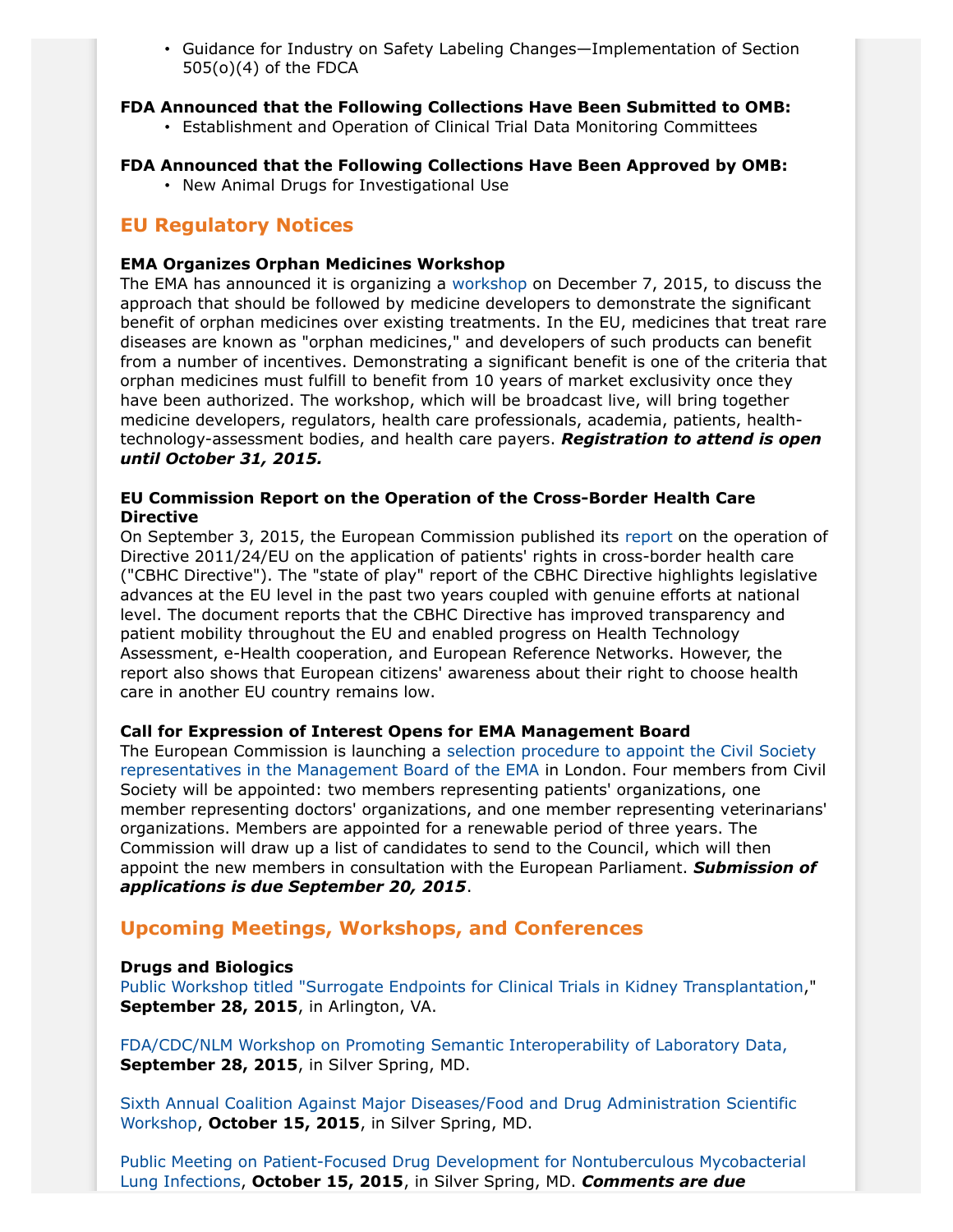#### *December 15, 2015.*

[Public Workshop titled "In Vitro Diagnostic Testing for Direct Oral Anticoagulants,"](http://www.gpo.gov/fdsys/pkg/FR-2015-08-26/pdf/2015-21095.pdf) **October 26, 2015**, in Silver Spring, MD.

[Public Workshop titled "Osteoporosis Drug Development: Moving Forward](http://www.gpo.gov/fdsys/pkg/FR-2015-09-10/pdf/2015-22784.pdf)," **November 4, 2015**, in Silver Spring, MD. *Comments are due October 7, 2015.*

[Public Meeting on Drug Interactions with Hormonal Contraceptives: Public Health and](http://www.gpo.gov/fdsys/pkg/FR-2015-09-11/pdf/2015-22949.pdf) [Drug Development Implications,](http://www.gpo.gov/fdsys/pkg/FR-2015-09-11/pdf/2015-22949.pdf) **November 9, 2015**, in Silver Spring, MD.

[Public Workshop titled "Standards-Based Approach to Analytical Performance Evaluation of](http://www.gpo.gov/fdsys/pkg/FR-2015-09-09/pdf/2015-22676.pdf) [Next Generation Sequencing In Vitro Diagnostic Tests,](http://www.gpo.gov/fdsys/pkg/FR-2015-09-09/pdf/2015-22676.pdf) **November 12, 2015**, in Silver Spring, MD.

[Public Workshop titled "Use of Databases for Establishing the Clinical Relevance of Human](http://www.gpo.gov/fdsys/pkg/FR-2015-09-09/pdf/2015-22675.pdf) [Genetic Variants,](http://www.gpo.gov/fdsys/pkg/FR-2015-09-09/pdf/2015-22675.pdf) **November 13, 2015**, in Silver Spring, MD. *Comments are due November 25, 2015.*

#### **Medical Devices**

[Public Workshop on Medical Device Patient Labeling,](http://www.fda.gov/MedicalDevices/NewsEvents/WorkshopsConferences/ucm455361.htm) **September 29–30, 2015**, in Silver Spring, MD.

[Public Workshop on Acute Ischemic Stroke Medical Devices Trials](http://www.fda.gov/MedicalDevices/NewsEvents/WorkshopsConferences/ucm452337.htm), **October 6, 2015**, in Silver Spring, MD.

[Public Workshop titled "Non-Microbial Biomarkers of Infection for In Vitro Diagnostic](http://www.fda.gov/MedicalDevices/NewsEvents/WorkshopsConferences/ucm448329.htm) [Device Use,"](http://www.fda.gov/MedicalDevices/NewsEvents/WorkshopsConferences/ucm448329.htm) **October 16, 2015**, in Silver Spring, MD.

#### **Advisory Committees**

[Arthritis Advisory Committee,](http://www.gpo.gov/fdsys/pkg/FR-2015-08-19/pdf/2015-20398.pdf) **October 23, 2015**, in Silver Spring, MD.

[Bone, Reproductive, and Urologic Drugs Advisory Committee,](http://www.gpo.gov/fdsys/pkg/FR-2015-08-20/pdf/2015-20540.pdf) **November 3, 2015**, in Silver Spring, MD.

[Anesthetic and Analgesic Drug Products Advisory Committee,](http://www.gpo.gov/fdsys/pkg/FR-2015-09-14/pdf/2015-22984.pdf) **November 6, 2015**, in Silver Spring, MD.

[Psychopharmacologic Drugs Advisory Committee](http://www.gpo.gov/fdsys/pkg/FR-2015-09-09/pdf/2015-22593.pdf), **September 9, 2015**, in Silver Spring, MD.

For more comprehensive listings of FDA meetings, please visit these FDA web pages: [Meetings, Conferences, and Workshops \(Drugs\)](http://www.fda.gov/drugs/newsevents/ucm132703.htm) [Workshops, Meetings, and Conferences \(Biologics\)](http://www.fda.gov/BiologicsBloodVaccines/NewsEvents/WorkshopsMeetingsConferences/ucm280422.htm) [Workshops and Conferences \(Medical Devices\)](http://www.fda.gov/MedicalDevices/NewsEvents/WorkshopsConferences/default.htm) [FDA Advisory Committee Calendar](http://www.fda.gov/AdvisoryCommittees/Calendar/default.htm)

### **Recent Notable Drug and Device Approvals/Clearances**

[FDA approves new orphan drug to treat rare autosomal recessive disorder](http://www.fda.gov/NewsEvents/Newsroom/PressAnnouncements/ucm457867.htm) (September 4, 2015)

[FDA approves new drug treatment for nausea and vomiting from chemotherapy](http://www.fda.gov/NewsEvents/Newsroom/PressAnnouncements/ucm460838.htm) (September 2, 2015.

For additional information on drug and device approvals and clearances, please visit FDA's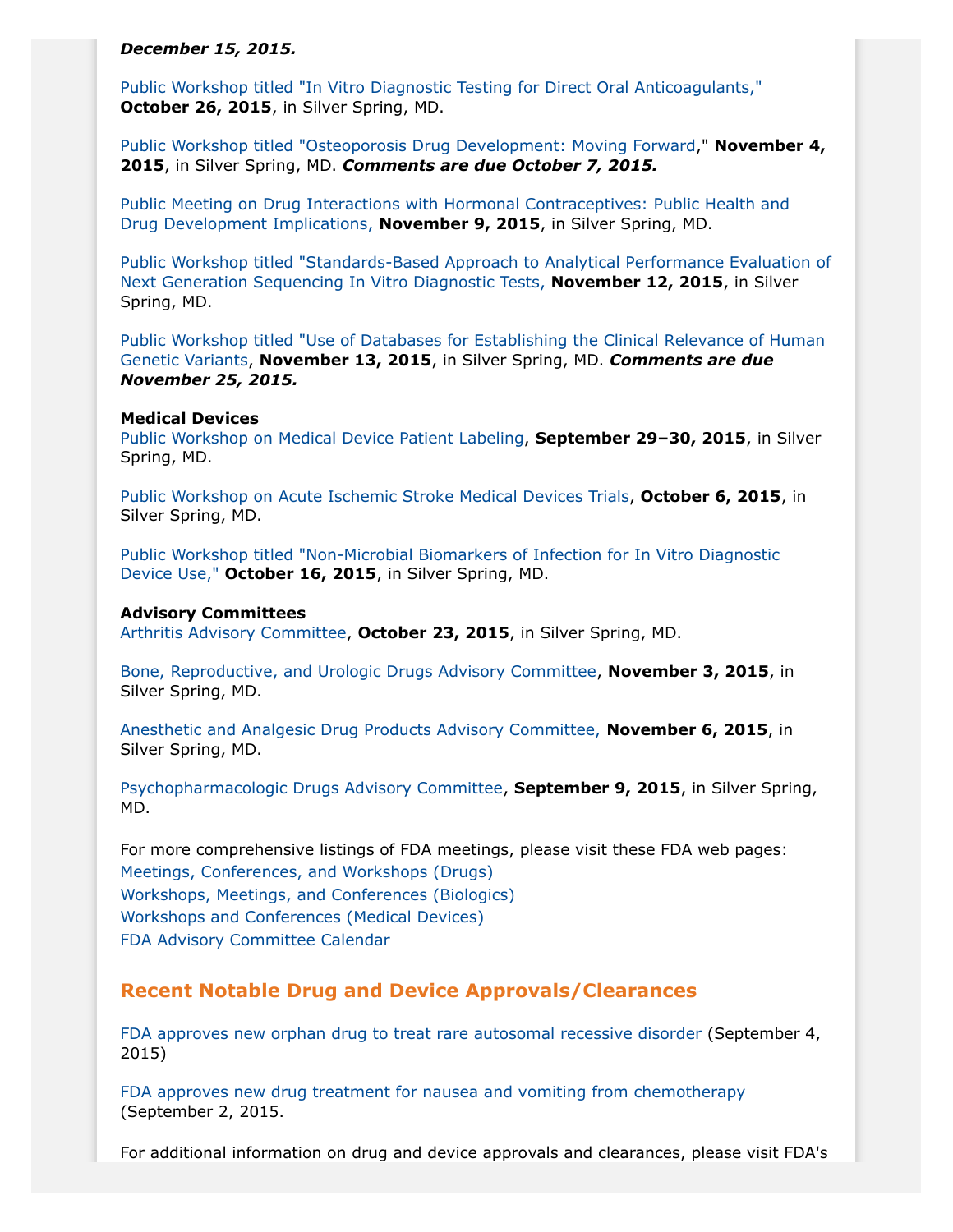web pages on [Drug Approvals and Databases](http://www.fda.gov/Drugs/InformationOnDrugs/) (includes biologics) and [Device Approvals,](http://www.fda.gov/medicaldevices/productsandmedicalprocedures/deviceapprovalsandclearances/default.htm) [Denials, and Clearances.](http://www.fda.gov/medicaldevices/productsandmedicalprocedures/deviceapprovalsandclearances/default.htm)

# <span id="page-6-0"></span>**Jones Day FDA Regulatory & Compliance Counseling Contacts**

**[Edgar Asebey](http://www.jonesday.com/easebey/)** Miami +1.305.714.9707 [easebey@jonesday.com](mailto:easebey@jonesday.com)

**[Christian B. Fulda](http://www.jonesday.com/cfulda/)** Munich +49.89.20.60.42.200 [cfulda@jonesday.com](mailto:cfulda@jonesday.com)

**[Maureen Bennett](http://www.jonesday.com/mbennett)** Boston/San Francisco +1.617.449.6884/ +1.415.875.5772 [mbennett@jonesday.com](mailto:mbennett@jonesday.com)

**[Chiang Ling Li](http://www.jonesday.com/chianglingli)** China +852.3189.7338 [chianglingli@jonesday.com](mailto:chianglingli@jonesday.com) **[Cristiana Spontoni](http://www.jonesday.com/cspontoni)** Brussels +32.2.645.14.48 [cspontoni@jonesday.com](mailto:cspontoni@jonesday.com)

**[Colleen M. Heisey](http://www.jonesday.com/cmheisey)** Washington +1.202.879.3449 [cmheisey@jonesday.com](mailto:cmheisey@jonesday.com)

**[Emily K. Strunk](http://www.jonesday.com/estrunk)** Washington +1.202.879.3778 [estrunk@jonesday.com](mailto:estrunk@jonesday.com) **[Katherine M. Llewellyn](http://www.jonesday.com/kllewellyn/)** Brussels +32.2.645.14.47

[kllewellyn@jonesday.com](mailto:kllewellyn@jonesday.com)

**[Mitsutaka Okano](http://www.jonesday.com/mokano)** Tokyo +81.3.6744.1606 [mokano@jonesday.com](mailto:mokano@jonesday.com) **[Stephanie L. Resnik](http://www.jonesday.com/sresnik)** Washington +1.202.879.5458

[sresnik@jonesday.com](mailto:sresnik@jonesday.com)

**[Matthew R. Bowles](http://www.jonesday.com/mbowles)** Washington +1.202.879.3604

[mbowles@jonesday.com](mailto:mbowles@jonesday.com)



Follow us on:  $\begin{array}{|c|c|c|c|c|}\n\hline\n\text{I} & \text{I} & \text{J} & \text{J} & \text{J} & \text{J} & \text{J} & \text{J} & \text{J} & \text{J} & \text{J} & \text{J} & \text{J} & \text{J} & \text{J} & \text{J} & \text{J} & \text{J} & \text{J} & \text{J} & \text{J} & \text{J} & \text{J} & \text{J} & \text{J} & \text{J} & \text{J} & \text{J} & \text{J} & \text{J} & \text{J$ continents. We are One Firm Worldwide<sup>SM</sup>.

**Disclaimer:** Jones Day publications should not be construed as legal advice on any specific facts or circumstances. The contents are intended for general information purposes only and may not be quoted or referred to in any other publication or proceeding without the prior written consent of the Firm, to be given or withheld at our discretion. The electronic mailing/distribution of this publication is not intended to create, and receipt of it does not constitute, an attorney-client relationship. The views set forth herein are the personal views of the author and do not necessarily reflect those of the Firm.

© 2015 Jones Day. All rights reserved. 51 Louisiana Avenue, N.W., Washington, D.C. 20001-2113 [www.jonesday.com](http://www.jonesday.com)

[Click here](http://thewritestuff.jonesday.com/ro/) to opt-out of this communication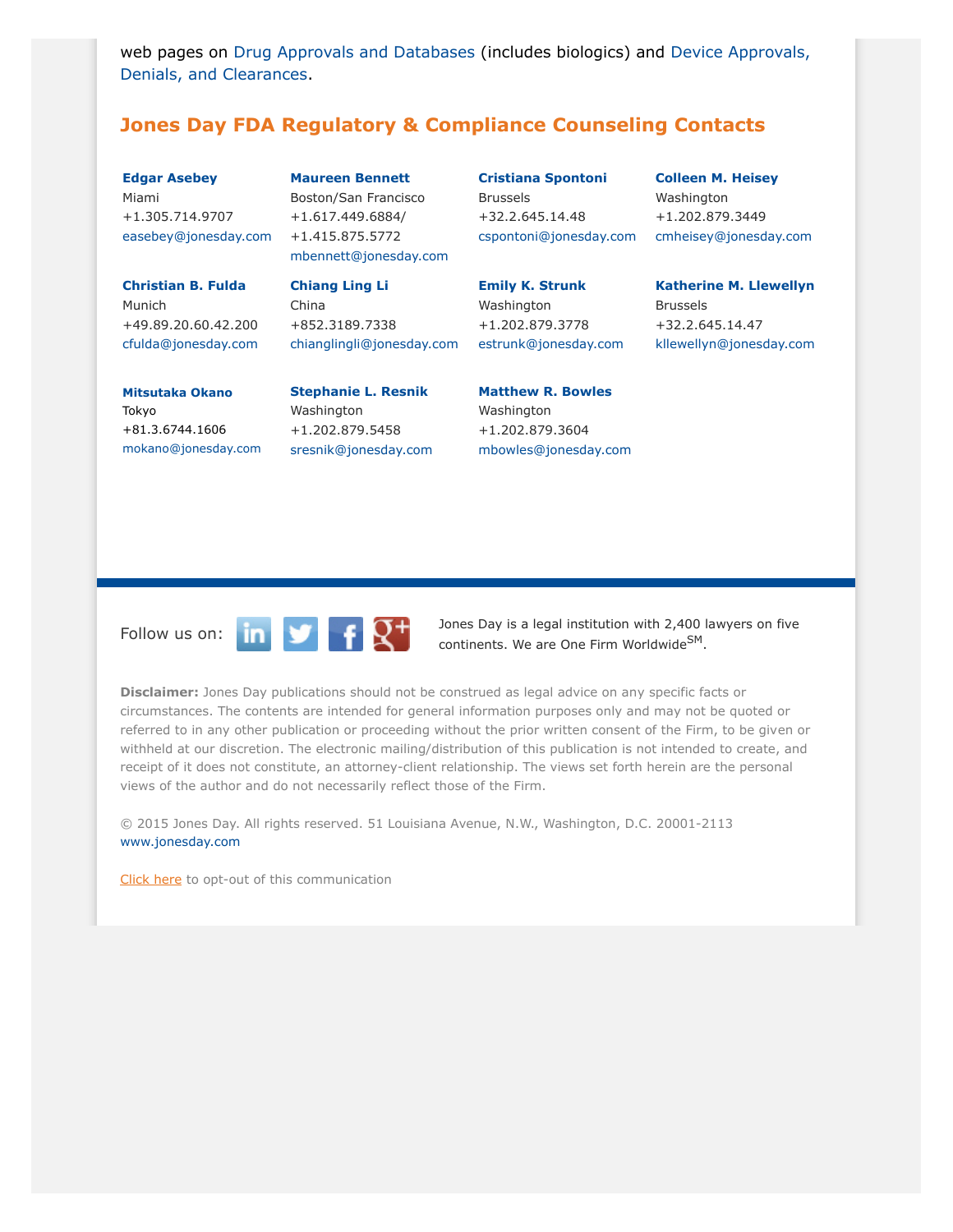

#### **Pharmaceutical & Medical Device Regulatory Update** Vol. II | Issue 15 | September 2015 JONES DAY



**PHARMACEUTICAL & MEDICAL DEVICE REGULATORY UPDATE** 

# **Top News**

# **HRSA Publishes Notice of Proposed Guidance for 340B Drug Pricing Program**

On August 28, 2015, the Health Resources and Services Administration ("HRSA") published a notice of [proposed guidance](http://www.gpo.gov/fdsys/pkg/FR-2015-08-28/pdf/2015-21246.pdf) in the *Federal Register* related to the 340B Drug Pricing Program ("340B Program"). The proposed guidance is intended to assist 340B covered entities and drug manufacturers by clarifying key definitions integral to the operation of the 340B Program. For instance, HRSA proposes an expanded test for an "eligible patient" that breaks from past guidance and provides additional compliance elements for covered entities. The proposed guidance also addresses hospital eligibility criteria and eligibility of off-campus facilities and addresses contract pharmacy arrangements by identifying compliance requirements. Given the core issues covered by the proposed guidance, it is expected that many industry participants will provide substantive comment. *HRSA is accepting comments on the proposed guidance through October 27, 2015*.

As additional considerations for drug manufacturers participating in the 340B Program, the proposed guidance clarifies the limiting definition of "covered outpatient drugs" that must be offered to covered entities at or below the respective drug's ceiling price. The proposed guidance also outlines participating drug manufacturer responsibilities, including obligations related to: (i) entering a pharmaceutical pricing agreement with Health and Human Services ("HHS"); (ii) annual and other timely program database updates, (iii) recordkeeping and compliance audits by HHS; (iv) providing covered outpatient drugs to covered entities, including effective dates for 340B Program pricing, a prohibition against conditioning sales on covered entities' compliance with the 340B Program, allowance for limited distribution plans if certain criteria are met, and permitting of additional, nonuniform discounts to covered entities; and (v) providing refunds and credits for overcharges. Finally, the proposed guidance provides a process, requirements, and limitations for manufacturer audits of a covered entity, its child sites, and its contract pharmacies.

**[Homepage](http://thewritestuff.jonesday.com/cv/7fcd73bdd3f2027a1c60258f68929dbceea843d5/p=0)**